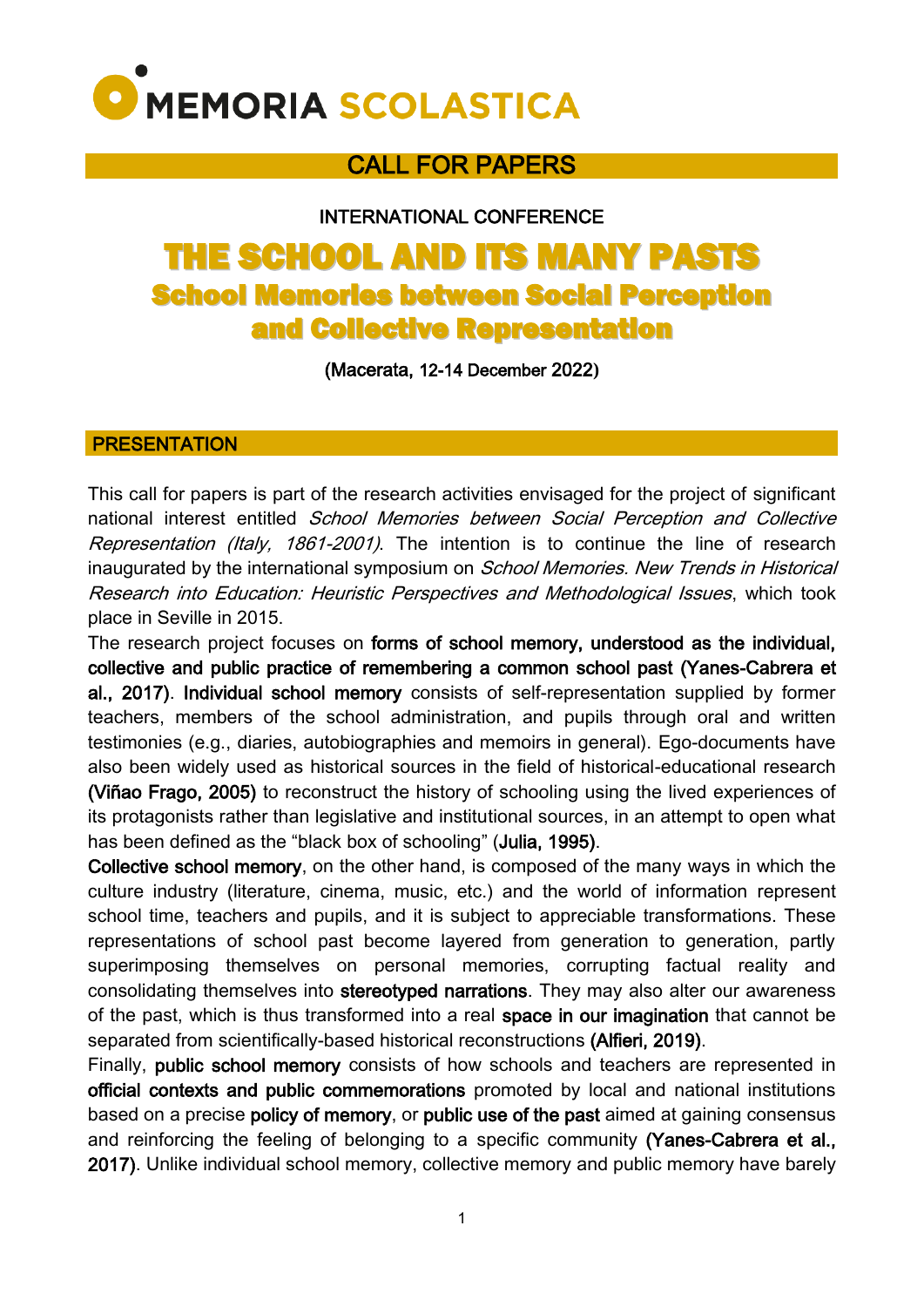

been touched on in historical-education research as they have not been considered a subject of historiographic importance for some time.

In recent years, however, school memory – in its various meanings – has been included in international historiographic thought and has become the subject of studies of notable interest in the field of the history of education both in Latin-American countries and in the Anglo-Saxon world.

The study of memory allows us to define how the present looks at the past and interprets or reinterprets it. In this sense, school memory does not interest us merely as a channel to access the schools of the past, but as a key to understanding what we know today or believe we know about schools of the past and how far what we know corresponds to reality, or whether our understanding is merely the result of prejudices and stereotypes that have become ingrained in the common sentiment, and difficult to uproot. The subject of this historical research therefore, does not consist simply of exploring school environments as they once were but consists instead of exploring the complex process of defining the sentiment that has developed over time regarding schools at an individual and collective level, based initially on lived school experiences, followed by other social and cultural agents which have contributed in part to redetermine it.

This new research perspective allows us to address an aspect whose historical dimension has up to now escaped the attention of experts in the field: the evolution of the perceived social status of the various professional profiles involved in the processes of schooling and the public status of education within a community, as well as the public image of schools and the national school system. Studying the methods of collective symbolic representation of schools and teaching over time will help to define the origin of certain burdens that continue to weigh on the public image of schools, as well as making us aware of the overall cultural dimension of these historical phenomena. In addition, studies will restore awareness to all actors in public education of themselves and their roles.

There is no unique, unequivocal school past. There are many of them, which often coexist and alternate with one another. They may conform more or less to historical reality, but they are nevertheless real and influence the views individuals or communities have of that past. This international conference aims to discover these school pasts.

#### **THEMES**

Below is a selection of potential research themes around which colleagues may construct their proposals:

 reflections of a historiographic and methodological nature relating to the study of school memory and remembrances (what are the potentials? And the risks? What is the relationship between historical knowledge and other types of knowledge used in analysing the complex "phenomenology of memory"? What are the possible epistemological and methodological considerations related to or deriving from this? How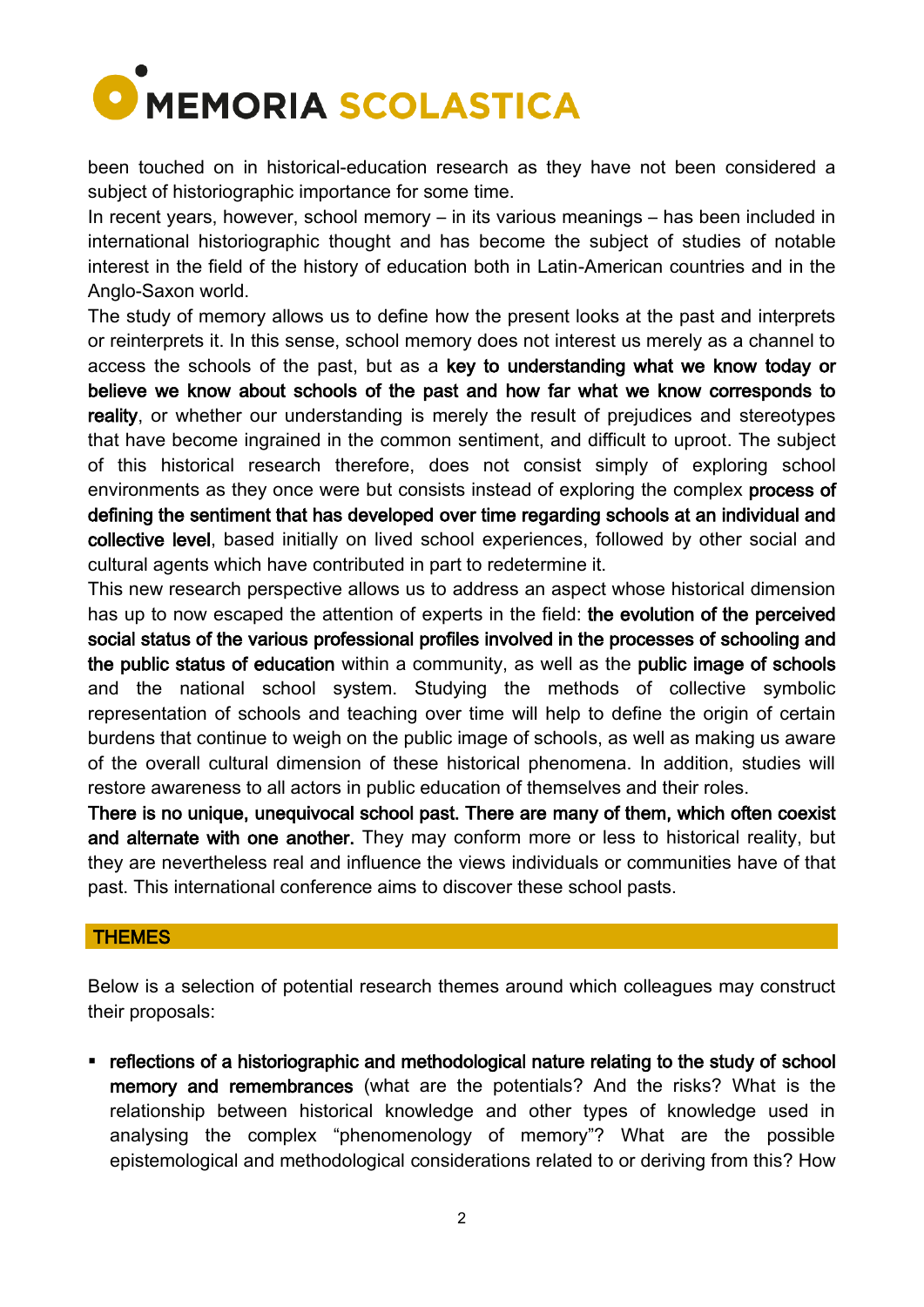

far does historical reconstruction reach, and where does mythologising start? It's useful to underline that to correctly study the many representations of school pasts, it is necessary to possess in-depth knowledge of those pasts, which itself must be based on a preliminary investigation into the "hard-core of facts" (Carr, 1961) through rigorous historical research backed by the use of traditional sources. The benefits for the history of education deriving from the adoption of a Public History approach (Bandini & Oliviero, 2019) may also be highlighted, so that scientifically produced historical knowledge may be effectively linked to wider social contexts, to meet latent or emerging cultural needs)

- "visual school memory" (Collelldemont, 2010) comprises indirect memories of schools of the past generated in us by pictorial, graphic and photographic representations created over time, and also by illustrations in literary works for both adults and children and in school publications (how do the visual arts represent schools in a specific historical period? Does that idea of school correspond to the historical reality? Other sources include photo albums (Grosvenor, 2010), as well as school portraiture and "photos of the first day at school" (Wagnon, 2016), within the context of individual memory, and those of daily life at school or its most symbolic and ritual moments reproduced in certain public settings (e.g., exhibitions) with the precise aim of creating reminiscences and icons in the collective memory)
- memory of oneself through oral testimony, diaries, autobiographies and memoirs that constitute the wide range of "ego-documents", which enable historians to research school contexts using the experiences of teachers and students and the actual educational practices performed in class. These also include educational routines that inertially continue to be practised even beyond their natural decay time, the conscious breaking of the rules imposed by the school authorities, the teachers' resilience to radical school reforms, all kinds of teaching taboos and so on: these things can all contribute to shatter the stereotypical public image of schools which has been artfully publicised by institutions
- forms and methods of collective symbolic representation of schools and teaching over time (evolution of the public image of schools from places of civil growth, cultural progress and social redemption to antiquated institutions, "unsafe places", "refuges for layabouts with no prospects" and "places to park the children", analysing the possible causes of this; evolution of the collective perception of the role and aims of education and the perception of the social status of teachers and the public duty performed by them in schools of all levels; didactic narratives of school pasts and the creation of stereotyped, nostalgic images of a past in which schools were unquestionably better (but was this really the case?)
- representation of the school past in literary works, in the popular imagination and the popular narrative, in films, on the radio, and on television (the idea of school and the model of teacher and student – but also of headteachers and school inspectors – proposed by novels, short stories, films, television and radio programmes, popularising them and filtering them into the collective imagination. Which factors cause the image of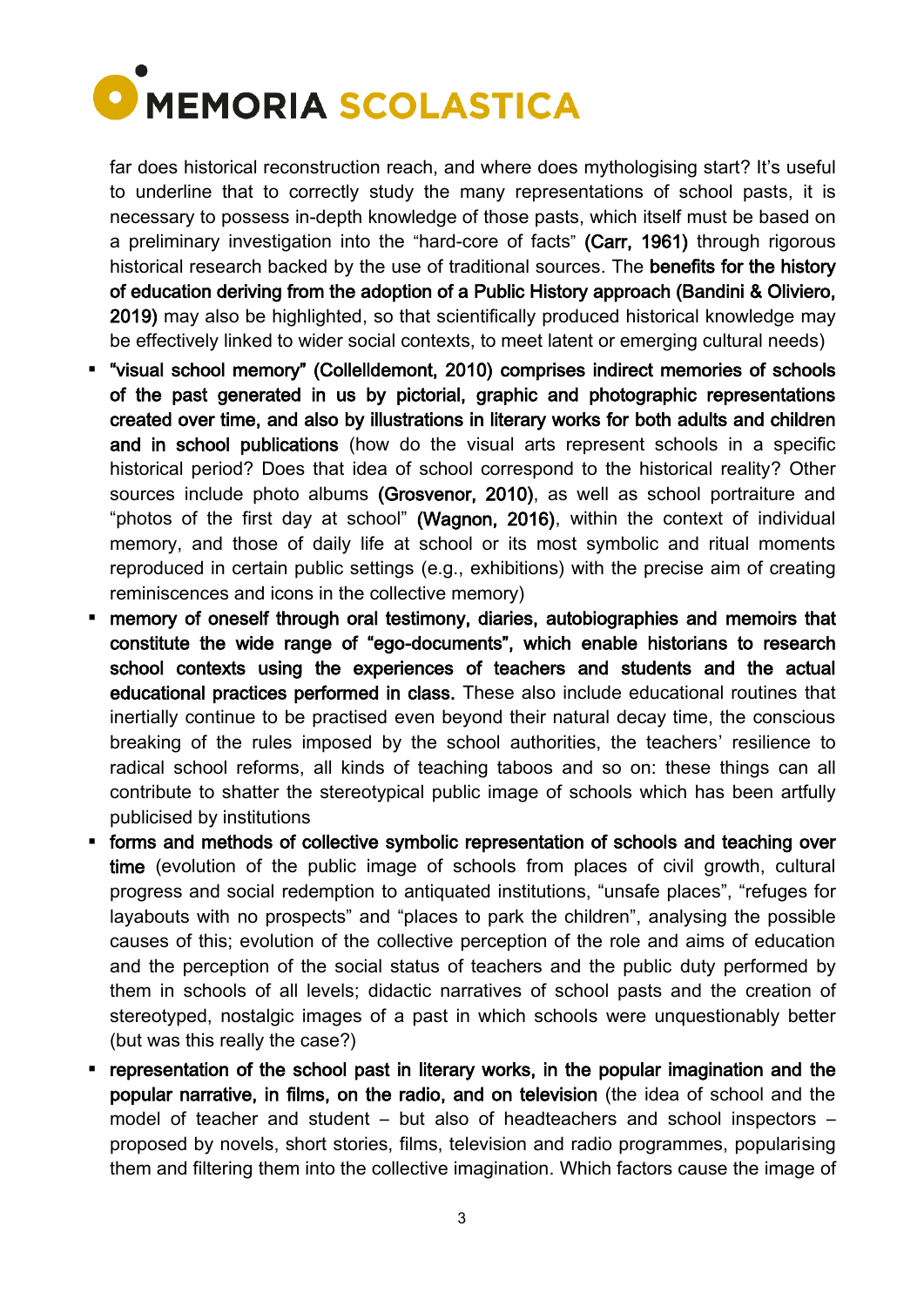

each of these to vary from positive to negative? What relationship is established between individual experiences and social coding? How are questions regarding, for example, religious, political and gender discrimination dealt with?); in the same way, it is also interesting to analyse the representation of school pasts in advertisements and articles published in the daily press and periodicals, as well as documentaries, surveys and investigative television programmes

- official representations and public commemorations promoted by local and national institutions based on a precise policy of memory, or the public use of the past (Brunelli et al., 2019) (centenaries and anniversaries of the introduction of basic laws and the establishment of the various levels of schooling, and university jubilees; centenaries of great authors of children's literature, their works and their most famous creations; the production of statues and monuments, as well as simple commemorative plaques, dedicated to representatives from the worlds of school and educational thinking, at a national and local level (including unveiling ceremonies): the minting of coins, the production of banknotes and commemorative coin sets and the issue of postage stamps commemorating outstanding figures of educators, or particular anniversaries relating to public education; local and national exhibitions and displays dedicated to the history of schools; the naming of streets, squares and/or school buildings after prominent educationalists and teachers (D'Ascenzo, 2017), with particular reference to the selection criteria adopted); the granting of awards and presentation of medals and diplomas for merit and memory (Barausse, 2019) to municipal, educational or associated institutions as well as to teaching staff and school administrations, useful for acknowledging the professionalism and the social status of teaching staff and head teachers; promotion of the socialisation of memory through the constitution of forms of associationism aimed at giving value to educators awarded with decorations and recognized for their meritorious contribution to the school. All these elements have contributed to building an "imagined community" – to pick up on the historiographic concept introduced by Benedict Anderson (1983)
- silence and oblivion, which following on from the observations of Marc Augé (1998) and Paul Ricœur (2000), according to whom oblivion is an integral part of memory – are the fruit of a precise policy of memory, or rather a public use of the past (lacunae and neglect in public commemorations of schools, the reasons for which can be explained; the erasure of certain events occurring in schools of the past from the public celebrations that were widespread up to a certain period based on political upheavals and significant changes in collective sensitivities; the destruction or movement of memorials and monuments to different sites, as well as simple commemorative plaques, dedicated to outstanding figures in the teaching and schooling fields at a national and local level)
- funeral celebrations of famous exponents from the worlds of school and education, at a local and national level, promoted by friends and family to fulfil a private duty but publicly spread in order to emphasise the role they performed in the civil and cultural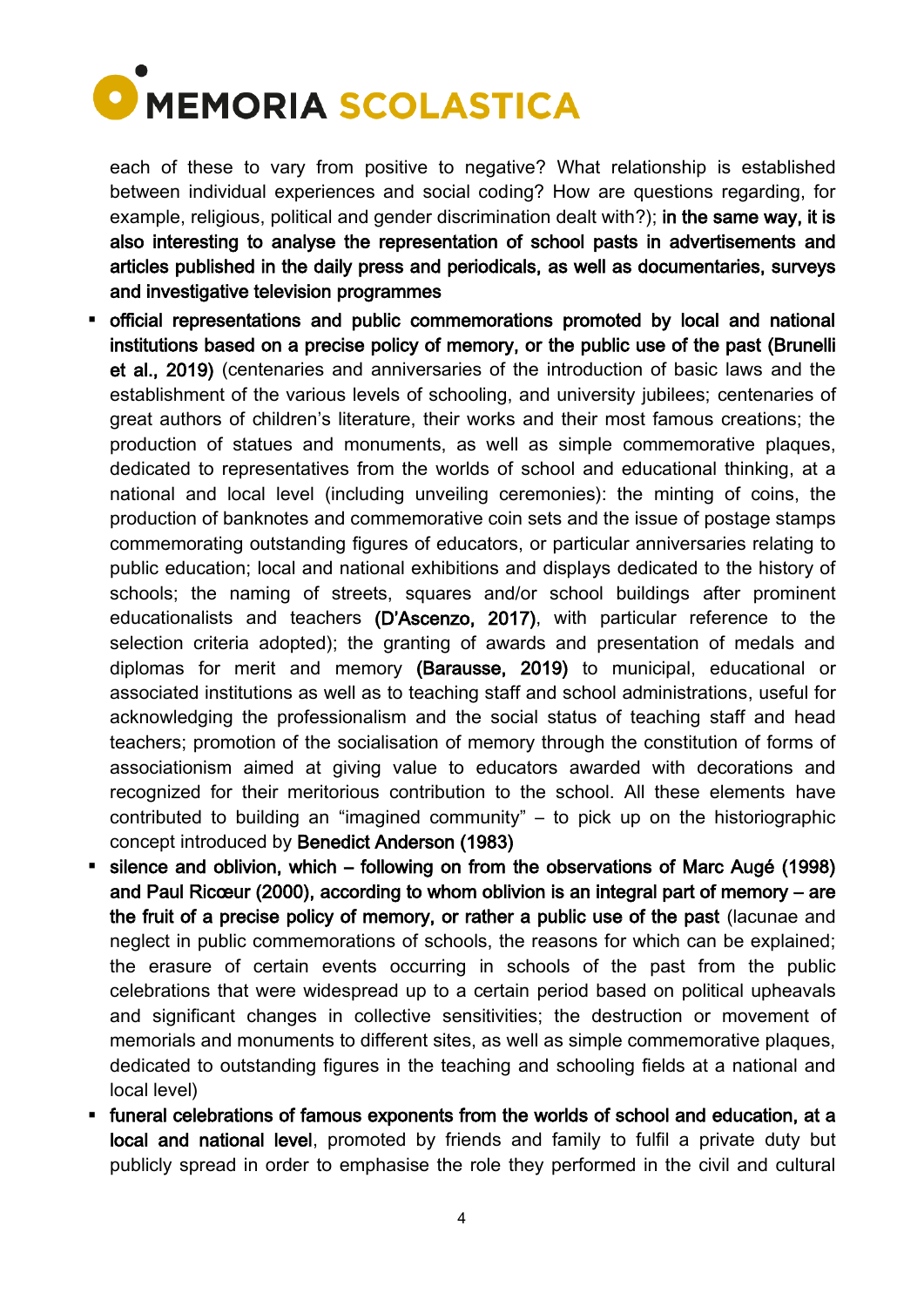

development of the society. What sort of teaching model is proposed by the obituaries published in school magazines (Ascenzi & Sani, 2016), the eulogies given during funerals and the commemorative booklets printed by committees offering tributes to deceased teachers? How many state funerals have been held for famous teachers and educators and how many of them have had tombs and funeral monuments dedicated to them in monumental cemeteries and memorial chapels?

- the creation of real "sites of school memory" (Meda, 2019), understood as material or symbolic spaces able to generate collective memories concerning school in general or individual school experiences (the foundation of museums of school and/or educational history, or museums dedicated to prestigious educators or educational reformers; the musealisation of historical schools, seen as welding points between common school memories and local identities; the promotion of historic schools (Del Pozo Andrés, 2019); the opening of museums in places in which unique, unrepeatable educational experiences have occurred, or in the birthplaces of educators, reformers or educational thinkers)
- $\blacksquare$  the artificial construction through the use of the historiographic category of "invention" of tradition", introduced by Eric Hobsbawm and Terence Ranger (1983) – by higher education institutes, colleges and universities, of actual "founding myths" regarding their origins to flaunt a long tradition of education, which will rank them in the collective imagination as prestigious and exclusive educational establishments and give legitimacy to their qualities and functions (Sani, 2012); in this sense, it might also be interesting to study the role played by school yearbooks (Dávila et al., 2020) and by the alumni associations of these institutions in building real communities of memory, guardians of a heritage of stories and traditions able to generate a lasting feeling of identity
- **do things have a memory?** School memorabilia either kept in schools, appropriate museums or by their old owners, are indeed objects of the material culture of schools, but they are also emotional catalysts able to instinctively evoke the schooling pasts of individuals and the wider community (Brunelli, 2014); at a time when we now dread the disappearance of the future as a horizon of meaning in our lives and we surrender to the "retrotopia" of Zygmunt Bauman (2017), a "fashion for the past" is spreading more and more rapidly, especially in the field of cultural consumption, as a result of fairly widespread social groups reclaiming their identity. Convinced that they have not yet entirely fulfilled their "generational entelechy" (Mannheim, 1964), they are therefore bent on recovering their past, by re-implementing it, and the fruit of this socio-cultural phenomenon – based on the feeling of nostalgia, which is cleverly exploited by "vintage marketing" – is the revival of historic school brands, which come back into fashion after many decades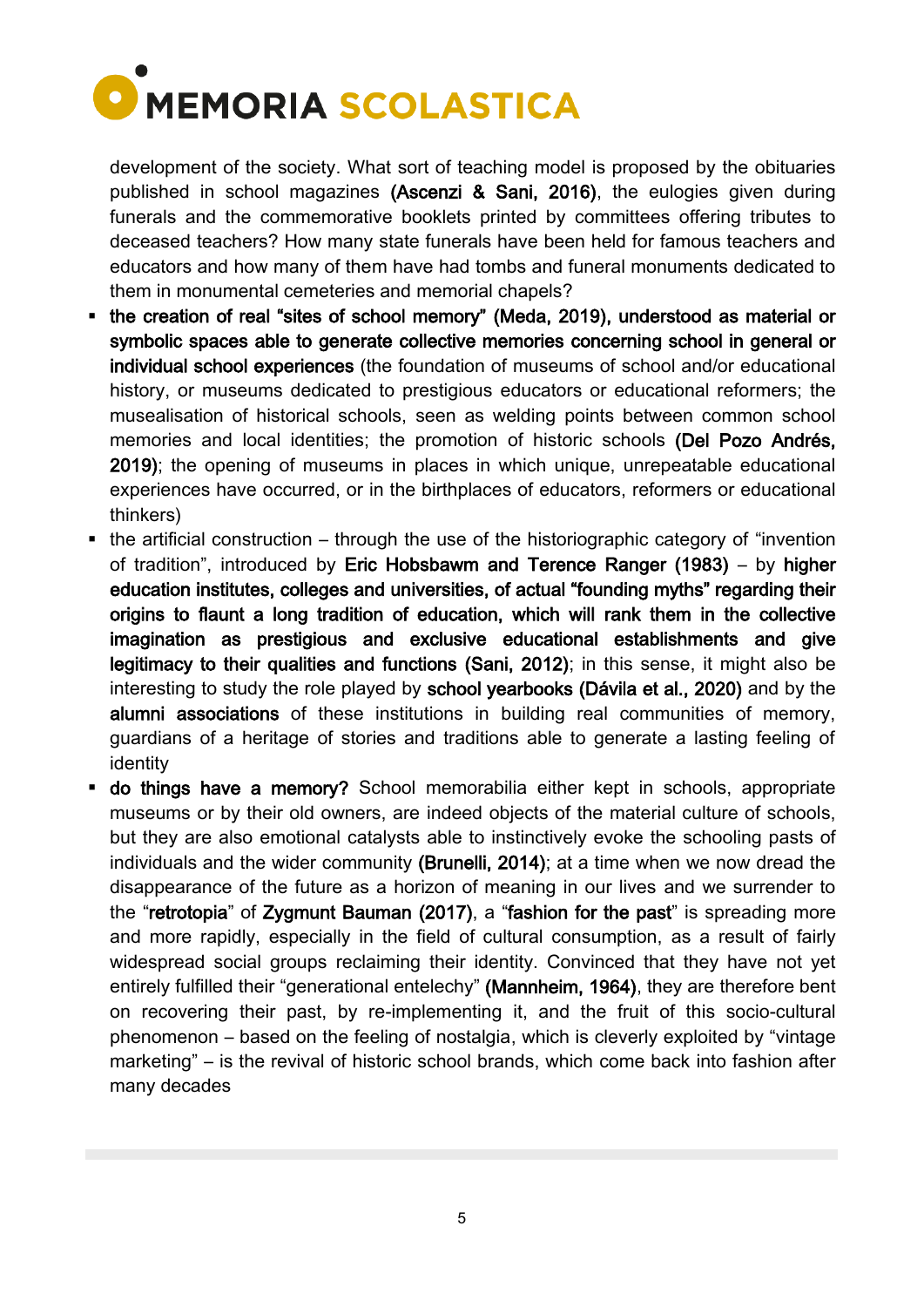

#### BIBLIOGRAPHIC REFERENCES

- ALFIERI, Paolo (ed.). 2019. Immagini dei nostri maestri. Memorie di scuola nel cinema e nella televisione dell'Italia. Roma: Armando Editore.
- ANDERSON, Benedict (1983). Imagined communities: reflections on the origin and spread of nationalism. London; New York: Verso.
- ASCENZI, Anna; SANI, Roberto. 2016. «Oscuri martiri, eroi del dovere». Memoria e celebrazione del maestro elementare attraverso i necrologi pubblicati sulle riviste didattiche e magistrali nel primo secolo dell'Italia unita (1861-1961). Milano: FrancoAngeli.
- AUGE, Marc. 1998. Les formes de l'oubli. Paris: Payot.
- BANDINI, Gianfranco; OLIVIERO, Stefano (eds.). 2019. Public history of education: riflessioni, testimonianze, esperienze. Firenze : Firenze University Press.
- BARAUSSE, Alberto. 2019. «Ricambiare l'amore che portano all'educazione…». Public memory and awards of honour of public education in Italy from the Unification to the end of the 19th Century (1861-1898). In: «History of Education  $\&$ Children's Literature», XIV, n. 1, pp. 185-205.
- BAUMAN, Zygmunt. 2017. Retrotopia. Cambridge: Polity Press.
- BRASTER, Sjaak; GROSVENOR, Ian; DEL POZO ANDRÉS, María del Mar. 2011. The Black Box of Schooling: a Cultural History of the Classroom. Brussels: Peter Lang.
- BRUNELLI, Marta. 2014. Las fotografías escolares como "objetos sociales". Primeras reflexiones sobre el uso educativo y social del patrimonio fotográfico en el museo de la escuela. In: Ana BADANELLI RUBIO, María POVEDA SANZ y Carmen RODRÍGUEZ GUERRERO (eds.), Pedagogía museística, Madrid: Universidad Complutense de Madrid, pp. 203-217.
- BRUNELLI, Marta; MEDA, Juri; POMANTE, Luigiaurelio (eds.). 2019. Memories and Public Celebrations of Education in Contemporary Times (special issue). In: «History of Education & Children's Literature», XIV, n. 1, pp. 9-394.
- CARR, Edward. 1961. Sei lezioni sulla storia. Torino: Einaudi.
- CASPARD, Pierre. 2009. L'historiographie de l'éducation dans un contexte mémoriel. Réflexion sur quelques évolutions problématiques. In: «Histoire de l'Éducation», n. 121, pp. 67-82.
- COLLELDEMONT, Eulàlia. 2010. La memoria visual de la escuela. In: «Educatio Siglo XXI», XXVIII, n. 2, pp. 133-156.
- D'ASCENZO, Mirella. 2017. Collective and public memory on the walls. School naming as a resource in history of education. In: «History of Education & Children's Literature», XII, n. 1, pp. 633-657.
- DÁVILA, Paulí; NAYA, Luis María; MIGUELENA, Joana. 2020. Yearbooks as a source in researching school practices in private religious schools. In: «History of Education & Children's Literature», XV, n. 2, pp. 219-240.
- DEL POZO ANDRÉS, María del Mar. 2019. Madrid, ciudad educadora. Memoria de la Escuela Pública (1898/1938). Madrid: Ayuntamiento de Madrid – Oficina de Derechos Humanos y Memoria.
- DEPAEPE, Marc; SIMON, Frank. 1995. Is there any place for the history of "education" in the "history of education"? A plea for the history of everyday reality in and outside schools. In: «Pedagogica Historica», XXXI, n. 1, pp. 9-16.
- DUSSEL, Inés; PRIEM, Karin (eds.). 2017. Images and Films as Objects to Think With: a Reappraisal of Visual Studies in Histories of Education (special issue). In: «Paedagogica Historica», LIII, n. 6, pp. 641-750.
- ESCOLANO BENITO, Agustín. 2002. Memoria de la educación y cultura de la escuela. In: José María HERNÁNDEZ DÍAZ, Agustín ESCOLANO BENITO (eds.). La memoria y el deseo: cultura de la escuela y educación deseada. Valencia: Tirant lo Blanch, pp. 19-42.
- GARDNER, Philip; CUNNINGHAM, Peter. 1997. Oral History and Teachers' Professional Practice: a wartime turning point? In: «Cambridge Journal of Education», XXVII, n. 3, pp. 331-342.
- GROSVENOR, Ian. 2010. The School Album: issues, histories and inequalities. «Educació i Historia», n. 15, pp. 149-64.
- GROSVENOR, Ian; LAWN, Martin; ROUSMANIERE, Kate. 2000. Imaging Past Schooling: the Necessity for Montage. In: «Review of Education, Pedagogy and Cultural Studies», XXII, n. 1, pp. 71-85.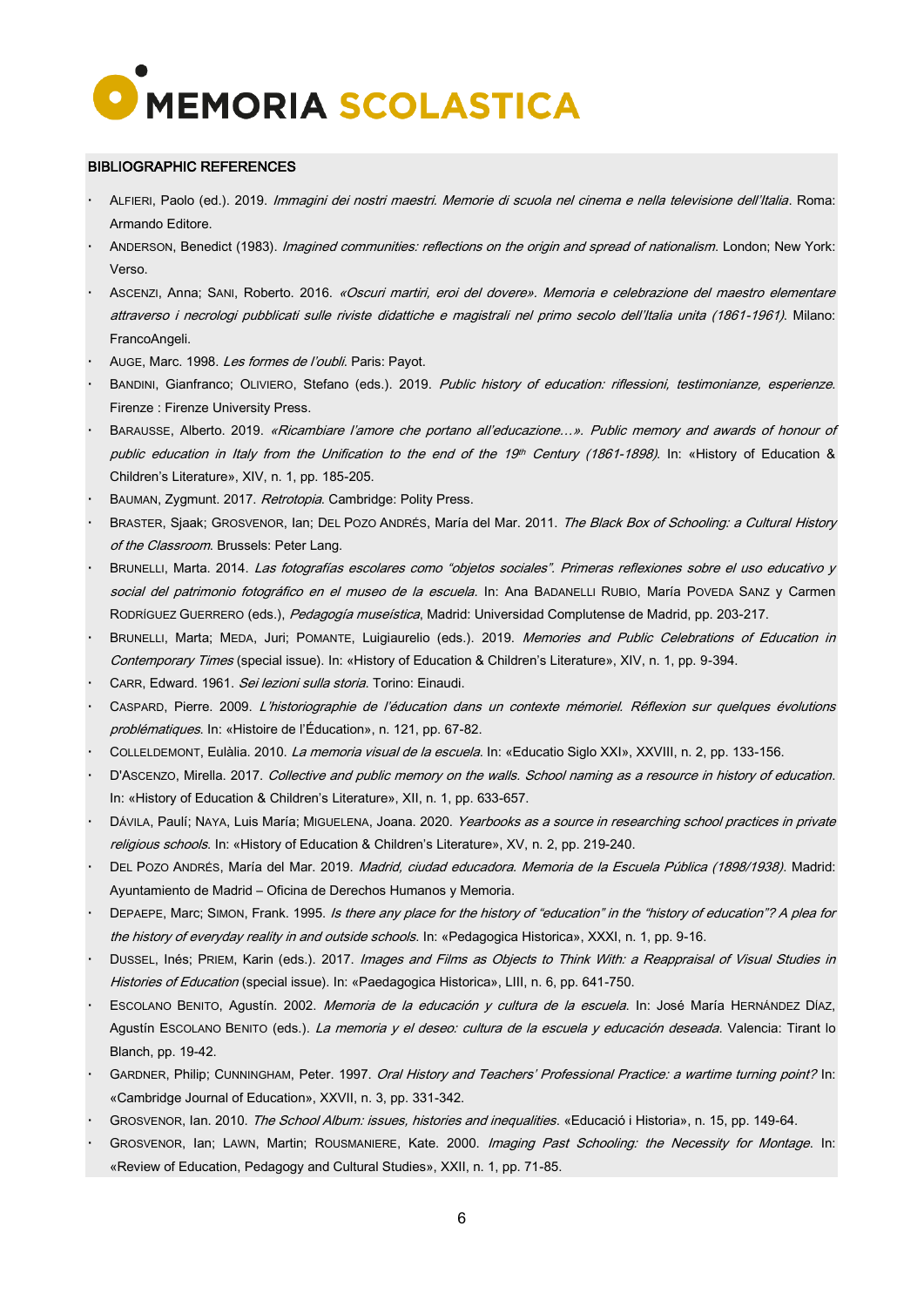

- HOBSBAWM, Eric: RANGER, Terence (eds.). 1983. The Invention of Tradition. Cambridge: Cambridge University press, 1983.
- JULIA, Dominique. 1995. La culture scolaire comme objet historique. In: «Paedagogica Historica», XXXI, n. 1, pp. 353-382.
- LAWN, Martin. 2017. Building Ruins: Abandoned Ideas of the School. In: Kate DARIAN-SMITH, Julie WILLIS (eds.), Designing Schools, Space, Place and Pedagogy. London-New York: Routledge, pp. 19-24.
- MANNHEIM, Karl. 1964. Das Problem der Generationen. In: Wissenssoziologie: Auswahl aus dem Werk. Neuwied: Luchterhand, pp. 509-565.
- MEDA, Juri. 2019. The «Sites of School Memory» in Italy between memory and oblivion: a first approach. In: «History of Education & Children's Literature», XIV, n. 1, pp. 25-47.
- NÓVOA, António. 2000. Ways of Saying, Ways of Seeing: Public Images of Teachers (19th-20th Century). In: «Paedagogica Historica», XXXVI, n. 1, pp. 20-52.
- RAMOS ZAMORA, Sara (2021). Debates on Memory and the History of Education in the 21st Century. In: «HSE Social and Education History», X, n.1, pp. 22-46
- RICŒUR, Paul. 2000. La memoire, l'histoire, l'oubli, Paris: Éditions du Seuil.
- SHAW, Christopher; CHASE, Martin (eds.). 1989. The Imagined Past. History and Nostalgia, Manchester: Manchester University Press.
- SANI, Roberto (2012). The Invention of Tradition in the Minor Universities of United Italy: the Case of the Thirteenth-century Origins of the Studium Maceratense. In: «History of Education & Children's Literature», VII, n. 1, pp. 485-504.
- VIÑAO FRAGO, Antonio. 2005. La memoria escolar: restos y huellas, recuerdos y olvidos. In: «Annali di Storia dell'Educazione e delle Istituzioni Scolastiche», n. 12, pp. 19-33.
- WAGNON, Sylvain. 2016. La photographie de classe dans l'école française: une source sous-estimée de compréhension de l'histoire de l'école, interface entre sphères privée et publique (XIXe-XXIe). In: «Encounters in Theory and History of Education», n. 17, pp. 27-47.
- YANES-CABRERA, Cristina; MEDA, Juri; VIÑAO, Antonio (eds.). 2017. School Memories. New Trends in the History of Education. Cham: Springer.

#### CALENDAR

- 15 December 2021: deadline for sending proposals for papers
- 31 January 2022: notification of acceptance or refusal of proposals received

12-13-14 December 2022: Conference takes place

15 February 2023: deadline for final contributions to be published in the proceedings

#### **VENUE**

The conference sessions will be held at the headquarters of the Department of Education, Cultural Heritage and Tourism of the University of Macerata.

#### **LANGUAGES**

The official languages of the conference will be French, English, Italian, Portuguese and Spanish. However, speakers must undertake to present the final version of their contributions in English for publication in the official Conference Proceedings.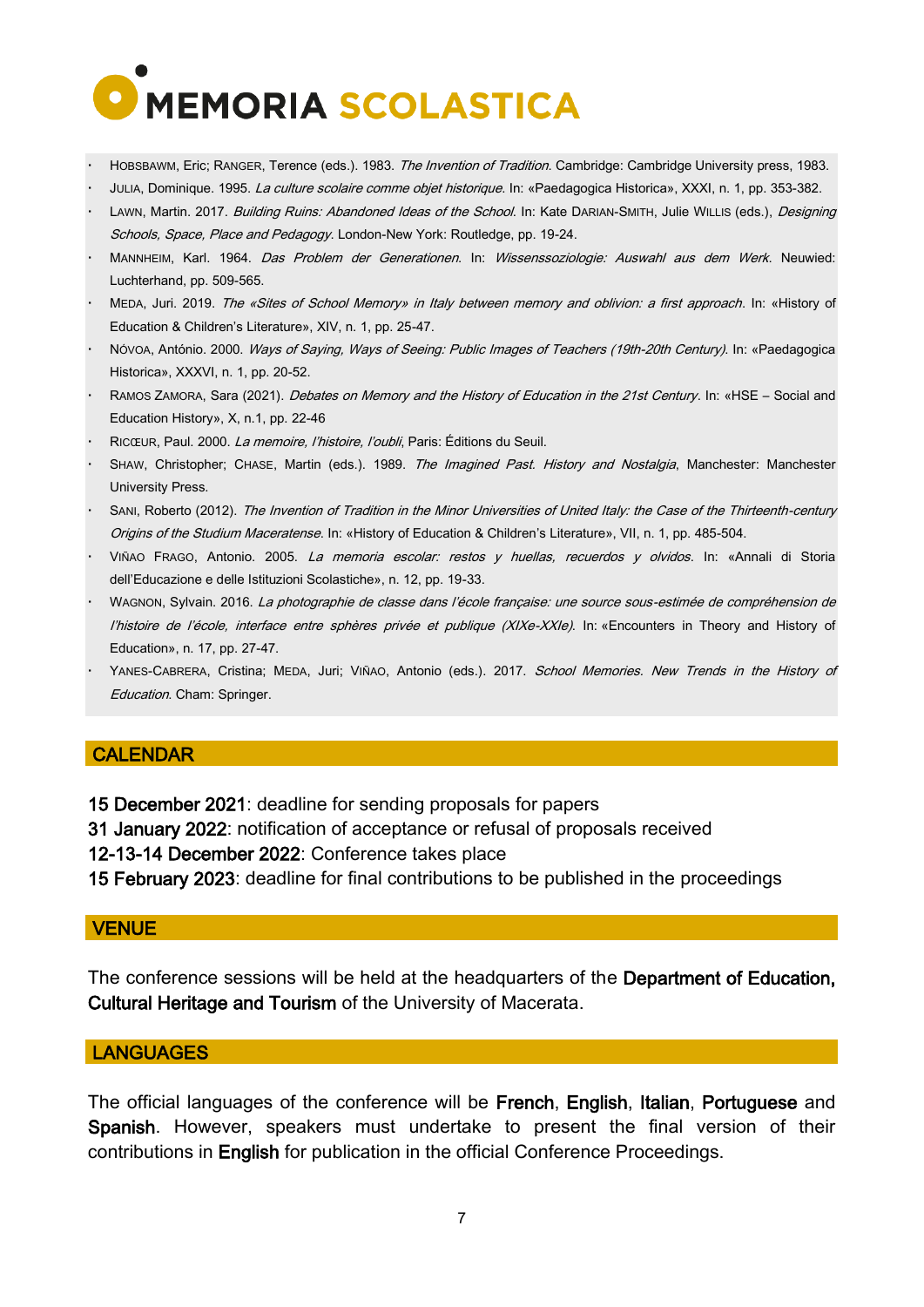

#### ENROLMENT

Scholars who are interested in taking part in the conference as speakers must present a proposal (abstract) of max. 3,000 characters (including spaces), which must include: first and last names of the author(s), institutional affiliation, paper title and a maximum of five keywords. Title, abstract and keywords must be uploaded both in the language used for the presentation and in English.

The deadline for submission is 15 December 2021; enrolment must be carried out using the appropriate Google Form to be found in the dedicated section on the project's official website [http://www.memoriascolastica.it/.](http://www.memoriascolastica.it/) A special commission of anonymous referees – appointed by the International Scientific Committee presidency – will evaluate the proposals presented, taking into account thematic relevance and scientific quality. The Organising Secretariat will notify those concerned of their acceptance or otherwise of their proposals by 31 January 2022.

A maximum of two papers will be permitted per speaker, including in collaboration with others.

Travel expenses will be the responsibility of the speakers and cannot be refunded.

#### PUBLICATION OF CONFERENCE PROCEEDINGS

After the conference, the works presented will be published with a high-profile publishing house, able to guarantee their distribution internationally.

#### **ORGANISERS**

Università degli Studi di Macerata, Italy

#### in partnership with:

- Università Cattolica del Sacro Cuore di Milano, Italy
- Università degli Studi di Firenze, Italy
- Università degli Studi Roma Tre, Italy







and in collaboration with: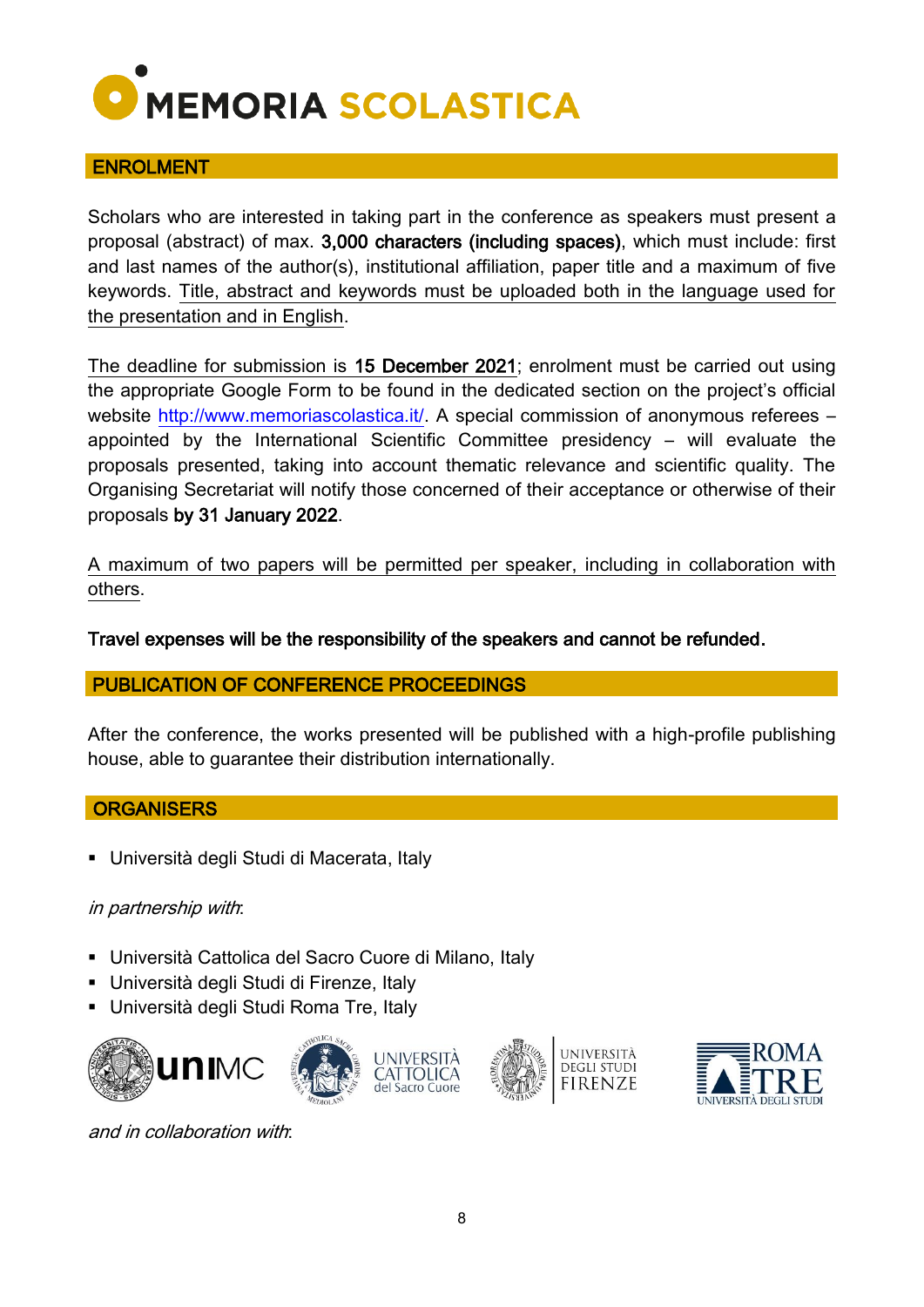

- Libera Università di Bolzano, Italy
- Università degli Studi del Molise, Italy
- Università degli Studi della Basilicata, Italy
- Università degli Studi di Bergamo, Italy
- Università degli Studi di Bologna, Italy
- Università degli Studi di Foggia, Italy
- Università degli Studi di Genova, Italy
- Università degli Studi di Padova, Italy
- Università degli Studi di Torino, Italy



with the sponsorship of.

- Associação de História da Educação de Portugal (HISTEDUP)
- Associação Sul-Rio-Grandense de Pesquisadores em História da  $\bigtriangleup$  ASPHE Educação (ASPHE)
- Association transdisciplinaire pour les recherches historiques sur l'éducation (ATRHE)
- Centro Italiano per la Ricerca Storico-Educativa (CIRSE)
- Greek Society of Education Historians (GSEH)
- **International Standing Conference for the History of Education** (ISCHE)
- Sociedad Argentina de Historia de la Educación (SAHE)
- Sociedad Española de Historia de la Educación (SEDHE)
- Sociedad Española para el Estudio del Patrimonio Histórico-Educativo (SEPHE)



HISTEDUP

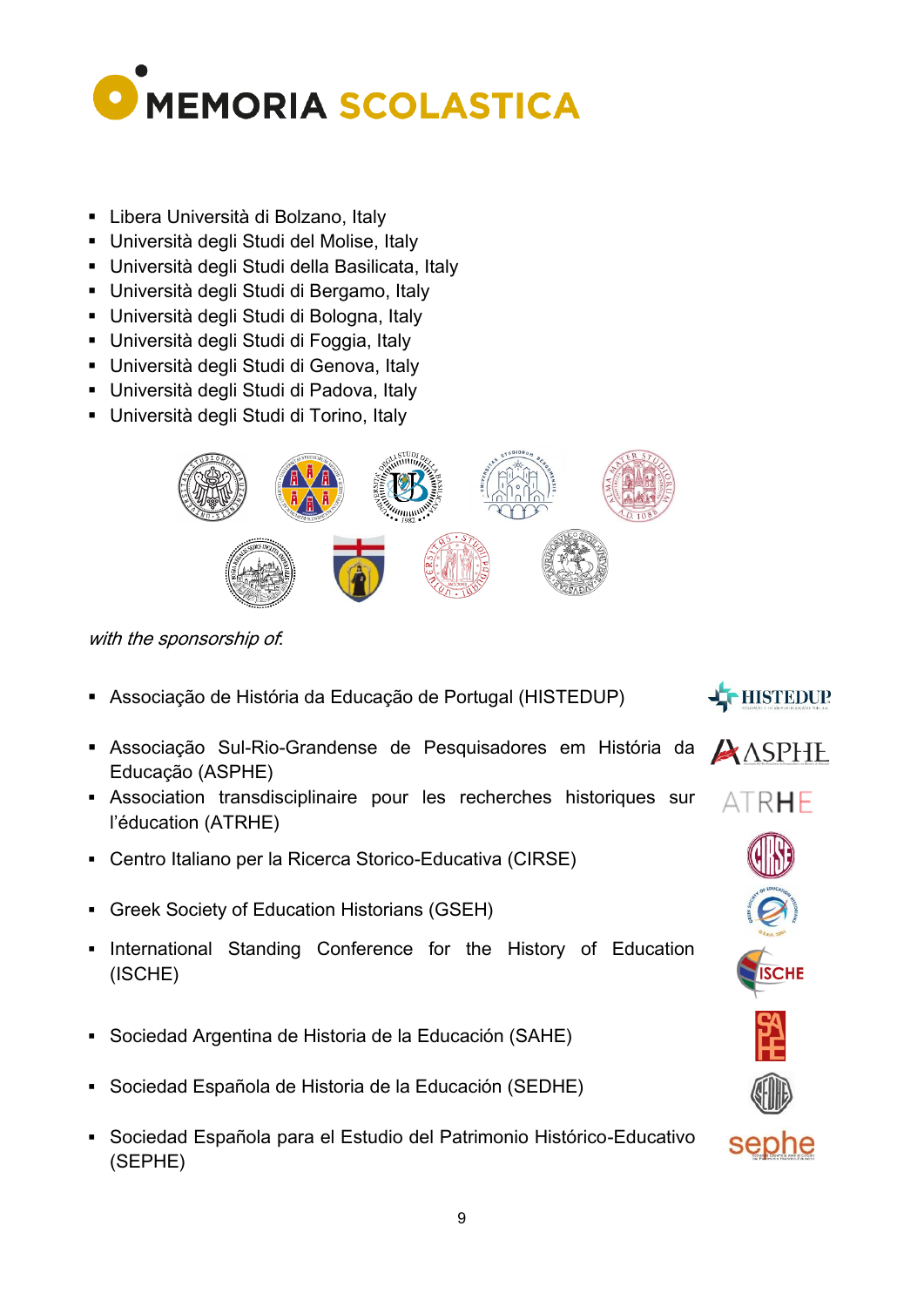![](_page_9_Picture_0.jpeg)

- Sociedade Brasileira de História da Educação (SBHE)
- Società Italiana per lo studio del Patrimonio Storico-Educativo (SIPSE)

**SPSE** 

#### INTERNATIONAL SCIENTIFIC COMMITTEE

#### HONORARY PRESIDENTS

- Pierre CASPARD (Institut National de Recherche Pedagogique SHE, France)
- Giorgio CHIOSSO (Università degli Studi di Torino, Italy)
- Agustín ESCOLANO BENITO (Centro Internacional de la Cultura Escolar, Spain)
- António NÓVOA (Universidade de Lisboa, Portugal)
- Antonio VIÑAO FRAGO (Universidad de Murcia, Spain)

#### PRESIDENT

Roberto SANI (Università degli Studi di Macerata, Italy)

### **SECRETARY**

Juri MEDA (Università degli Studi di Macerata, Italy)

#### **MEMBERS**

- Sjaak BRASTER (Erasmus Universiteit Rotterdam, Netherlands)
- Maria Helena CAMARA BASTOS (Universidade Federal do Rio Grande do Sul, Brazil)
- Antonio Francisco CANALES SERRANO (Universidad Complutense de Madrid, Spain / ISCHE)
- Eulàlia COLLELLDEMONT PUJADAS (Universidad de Vic, Spain)
- Xisca COMAS RUBí (Universitat des Illes Balears, Spain)
- Peter CUNNINGHAM (University of Cambridge, United Kingdom)
- Paulí DÁVILA BALSERA (Universidad del País Vasco, Spain)
- Marc DEPAEPE (Katholieke Universiteit Leuven, Belgium / Latvijas Universitāte, Latvia)
- María del Mar DEL POZO ANDRÉS (Universidad de Alcalá / SEDHE, Spain)
- **Inés Dussel (Centro de Investigación y de Estudios Avanzados, Mexico)**
- Marguerite FIGEAC-MONTHUS (Université de Bordeaux, France)
- Decio GATTI JUNIOR (Universidade Federal de Uberlândia, Brazil)
- Diana GONÇALVES VIDAL (Universidade de São Paulo, Brazil)
- Ian GROSVENOR (University of Birmingham, United Kingdom)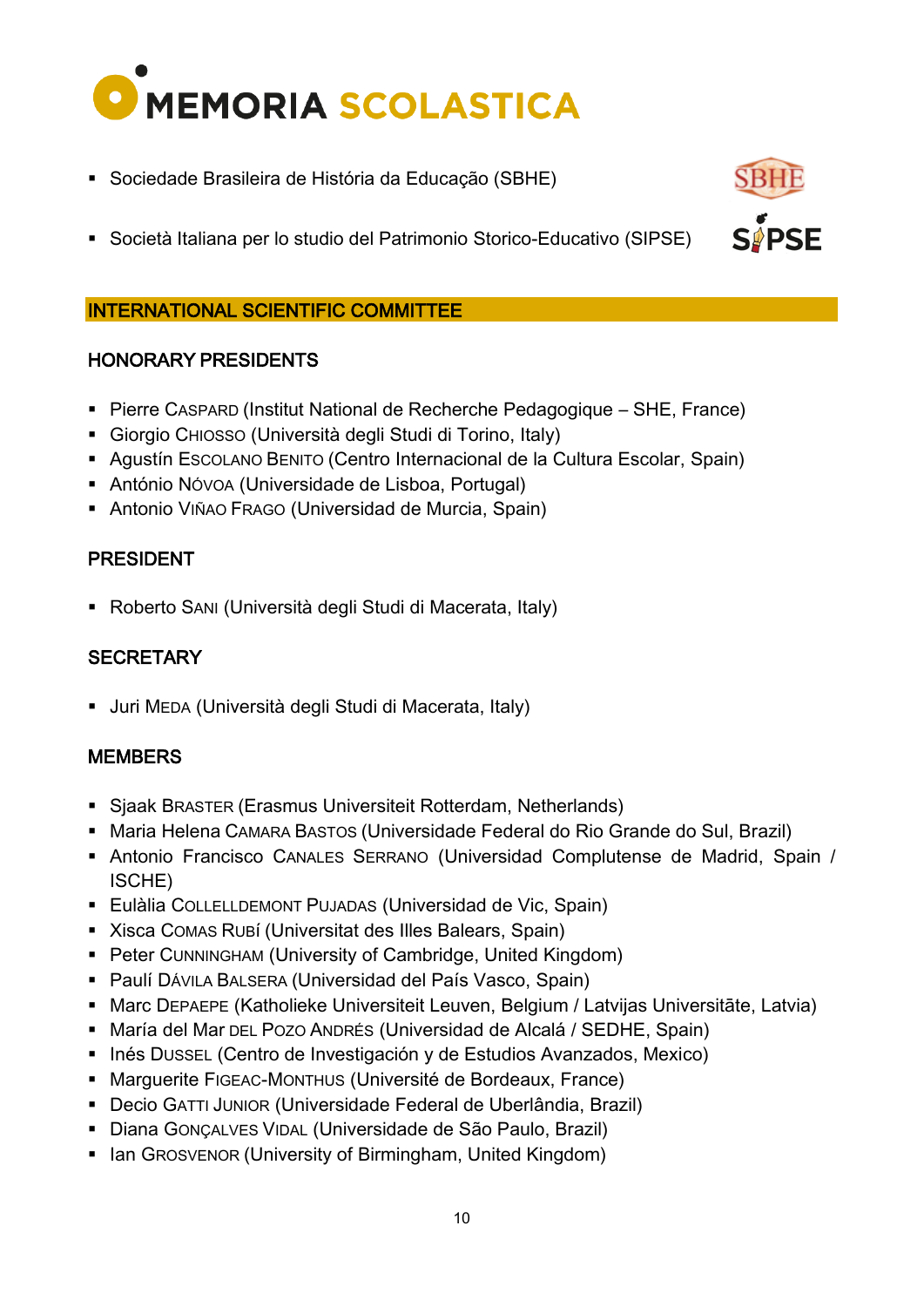![](_page_10_Picture_0.jpeg)

- José Maria HERNÁNDEZ DÍAZ (Univesidad de Salamanca, Spain)
- José Luis HERNÁNDEZ HUERTA (Univesidad de Valladolid, Spain)
- **Antonios HOURDAKIS (University of Crete, Greece)**
- **Panagiotis KIMOURTZIS (University of the Aegean, Greece)**
- **Martin LAWN (University of Edinburgh, United Kingdom)**
- Terciane Ângela LUCHESE (Universidade de Caxias do Sul / ASPHE, Brazil)
- Ana Isabel MADEIRA (Universidade de Lisboa, Portugal)
- Pedro Luis MORENO MARTÍNEZ (Universidad de Murcia, Spain)
- Luis María NAYA GARMENDIA (Universidad del País Vasco, Spain)
- Michel OSTENC (Université d'Angers, France)
- Andrés PAYA RICO (Universidad de Valencia, Spain)
- Heloisa Helena PIMENTA ROCHA (Universidade Estadual de Campinas, Brazil)
- Joaquim PINTASSILGO (Universidade de Lisboa, Portugal)
- Karin PRIEM (Universität Luxemburg, Luxembourg)
- Adriana PUIGGRÓS (Universidad de Buenos Aires / SAHE, Argentina)
- Teresa RABAZAS ROMERO (Universidad Complutense de Madrid, Spain)
- Rebecca ROGERS (Université Paris Descartes / ATRHE, France)
- Maria Teresa SANTOS CUNHA (Universidade Estadual de Santa Catarina / SBHE, Brazil)
- **Frank SIMON (Ghent University, Belgium)**
- Bernat SUREDA GARCÍA (Universitat des Illes Balears, Spain)
- Branko ŠUŠTAR (Slovenski Šolski Muzej, Slovenia)
- Pablo TORO-BLANCO (Universidad «Alberto Hurtado» de Santiago del Chile, Chile)
- Cristina YANES CABRERA (Universidad de Sevilla, Spain)

#### PROGRAMME COMMITTEE

# **COORDINATORS**

- Roberto SANI (Università degli Studi di Macerata, Italy), *principal investigator*
- Paolo ALFIERI (Università Cattolica del Sacro Cuore di Milano, Italy)
- Anna ASCENZI (Università degli Studi di Macerata, Italy)
- Gianfranco BANDINI (Università degli Studi di Firenze, Italy)
- Alberto BARAUSSE (Università degli Studi del Molise, Italy)
- Carmela COVATO (Università degli Studi Roma Tre, Italy)
- Maria Cristina MORANDINI (Università degli Studi di Torino, Italy)
- Giuseppe ZAGO (Università degli Studi di Padova, Italy)

# **MEMBERS**

- Annemarie AUGSCHÖLL (Libera Università di Bolzano, Italy)
- Susanna BARSOTTI (Università degli Studi Roma Tre, Italy)